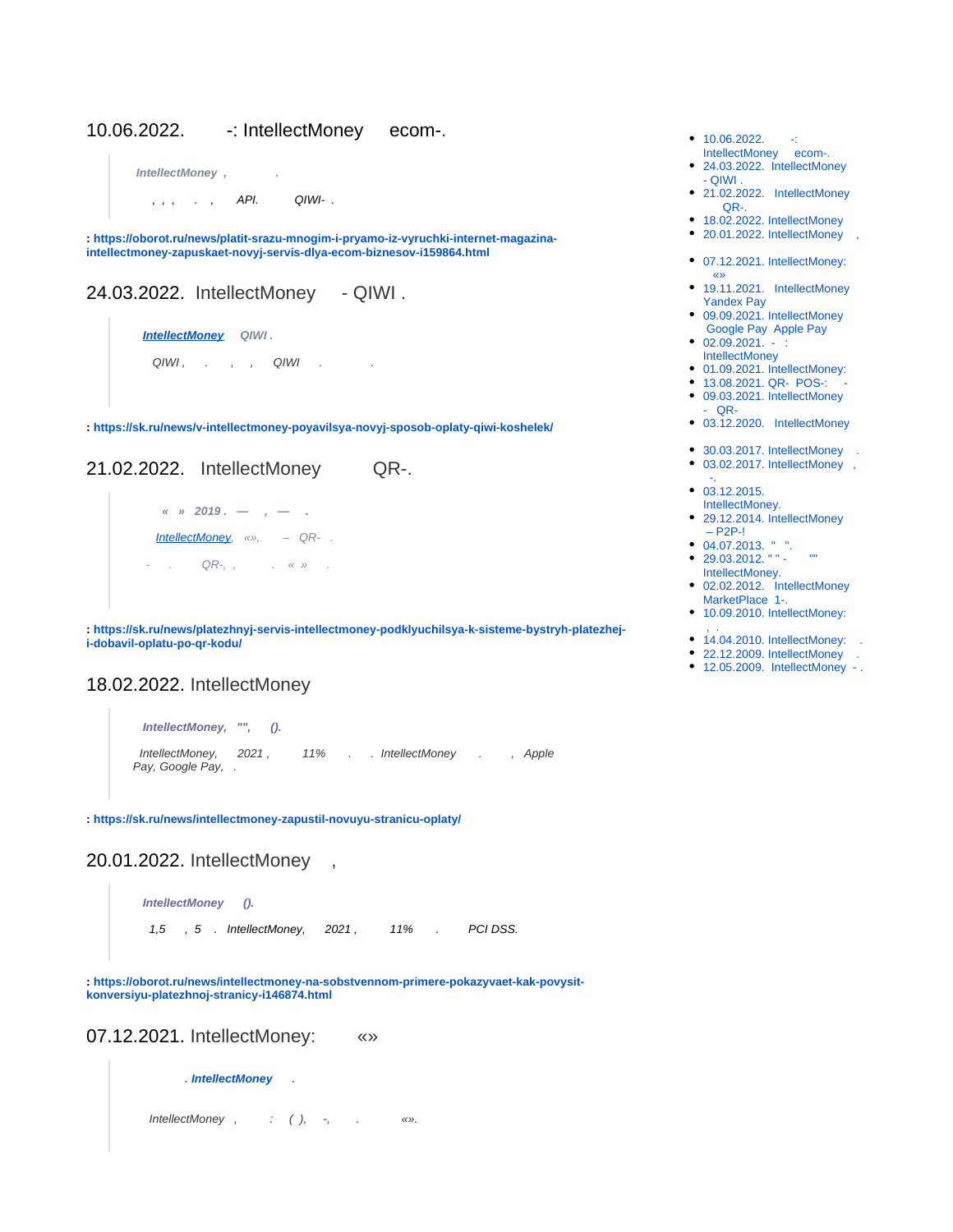**: [https://new-retail.ru/tehnologii](https://new-retail.ru/tehnologii/intellectmoney_platezhnye_resheniya_dlya_obrazovatelnykh_uchrezhdeniy_na_primere_sinergii8894/) [/intellectmoney\\_platezhnye\\_resheniya\\_dlya\\_obrazovatelnykh\\_uchrezhdeniy\\_na\\_primere\\_sinergii](https://new-retail.ru/tehnologii/intellectmoney_platezhnye_resheniya_dlya_obrazovatelnykh_uchrezhdeniy_na_primere_sinergii8894/) [8894/](https://new-retail.ru/tehnologii/intellectmoney_platezhnye_resheniya_dlya_obrazovatelnykh_uchrezhdeniy_na_primere_sinergii8894/)**

#### <span id="page-1-0"></span>19.11.2021. IntellectMoney Yandex Pay

```
IntellectMoney . PAY-. 
   - Yandex Pay. . , , , Yandex Pay . Mastercard, Visa
\langle\langle \rangle, \qquad , \qquad , \qquad , \qquad .
```
**:<https://sk.ru/news/platezhnyi-servis-intellect-money-yandex-pay/>**

<span id="page-1-1"></span>09.09.2021. IntellectMoney Google Pay Apple Pay

```
 IntellectMoney Google Pay Apple Pay.
 , . .
( ) NFC. -, ., .
```
**: [https://oborot.ru/news/intellectmoney-teper-obespechivaet-priem-platezhej-s-pomoshhyu](https://oborot.ru/news/intellectmoney-teper-obespechivaet-priem-platezhej-s-pomoshhyu-google-pay-i-apple-pay-v-komplekte-s-klassicheskim-ekvajringom-i142485.html)[google-pay-i-apple-pay-v-komplekte-s-klassicheskim-ekvajringom-i142485.html](https://oborot.ru/news/intellectmoney-teper-obespechivaet-priem-platezhej-s-pomoshhyu-google-pay-i-apple-pay-v-komplekte-s-klassicheskim-ekvajringom-i142485.html)**

## <span id="page-1-2"></span>02.09.2021. - : IntellectMoney

```
, , , , , () - -44\% (431,3..), .
 , . - . -. , , , .
```
**: [https://e-pepper.ru/news/kak-internet-magazinam-zashchititsya-ot-moshennikov-sovety-ot](https://e-pepper.ru/news/kak-internet-magazinam-zashchititsya-ot-moshennikov-sovety-ot-intellectmoney.html)[intellectmoney.html](https://e-pepper.ru/news/kak-internet-magazinam-zashchititsya-ot-moshennikov-sovety-ot-intellectmoney.html)**

#### <span id="page-1-3"></span>01.09.2021. IntellectMoney:

```
IntellectMoney ..., , ...
   IntellectMoney -, . . , , , , . , .
```
**:<https://strategyjournal.ru/partners-news/intellectmoney-o-bezopasnosti-v-internete/>**

<span id="page-1-4"></span>13.08.2021. QR- POS-: -

 $-$ ,  $IntellectMoney$ .  $\frac{1}{2}$  ,  $\frac{1}{2}$  ,  $\frac{1}{2}$  ,  $\frac{1}{2}$  ,  $\frac{1}{2}$  ,  $\frac{1}{2}$  ,  $\frac{1}{2}$  ,  $\frac{1}{2}$  ,  $\frac{1}{2}$  ,  $\frac{1}{2}$  ,  $\frac{1}{2}$ 

**: [https://e-pepper.ru/news/qr-kod-vmesto-pos-terminala-reshenie-dlya-oplaty-cherez-internet](https://e-pepper.ru/news/qr-kod-vmesto-pos-terminala-reshenie-dlya-oplaty-cherez-internet-ekvayring-po-faktu-polucheniya-tova.html)[ekvayring-po-faktu-polucheniya-tova.html](https://e-pepper.ru/news/qr-kod-vmesto-pos-terminala-reshenie-dlya-oplaty-cherez-internet-ekvayring-po-faktu-polucheniya-tova.html)**

```
09.03.2021. IntellectMoney - QR-
```

```
Oborot.ru , -, .
IntellectMoney , , IntellectMoney, . QR- .
 - , QR-, , .
```
<span id="page-1-6"></span>**: [https://oborot.ru/news/intellectmoney-dobavil-neobychnye-vozmozhnosti-pri-oplate-onlajn](https://oborot.ru/news/intellectmoney-dobavil-neobychnye-vozmozhnosti-pri-oplate-onlajn-pokupki-s-pomoshhyu-qr-koda-i130695.html)[pokupki-s-pomoshhyu-qr-koda-i130695.html](https://oborot.ru/news/intellectmoney-dobavil-neobychnye-vozmozhnosti-pri-oplate-onlajn-pokupki-s-pomoshhyu-qr-koda-i130695.html)**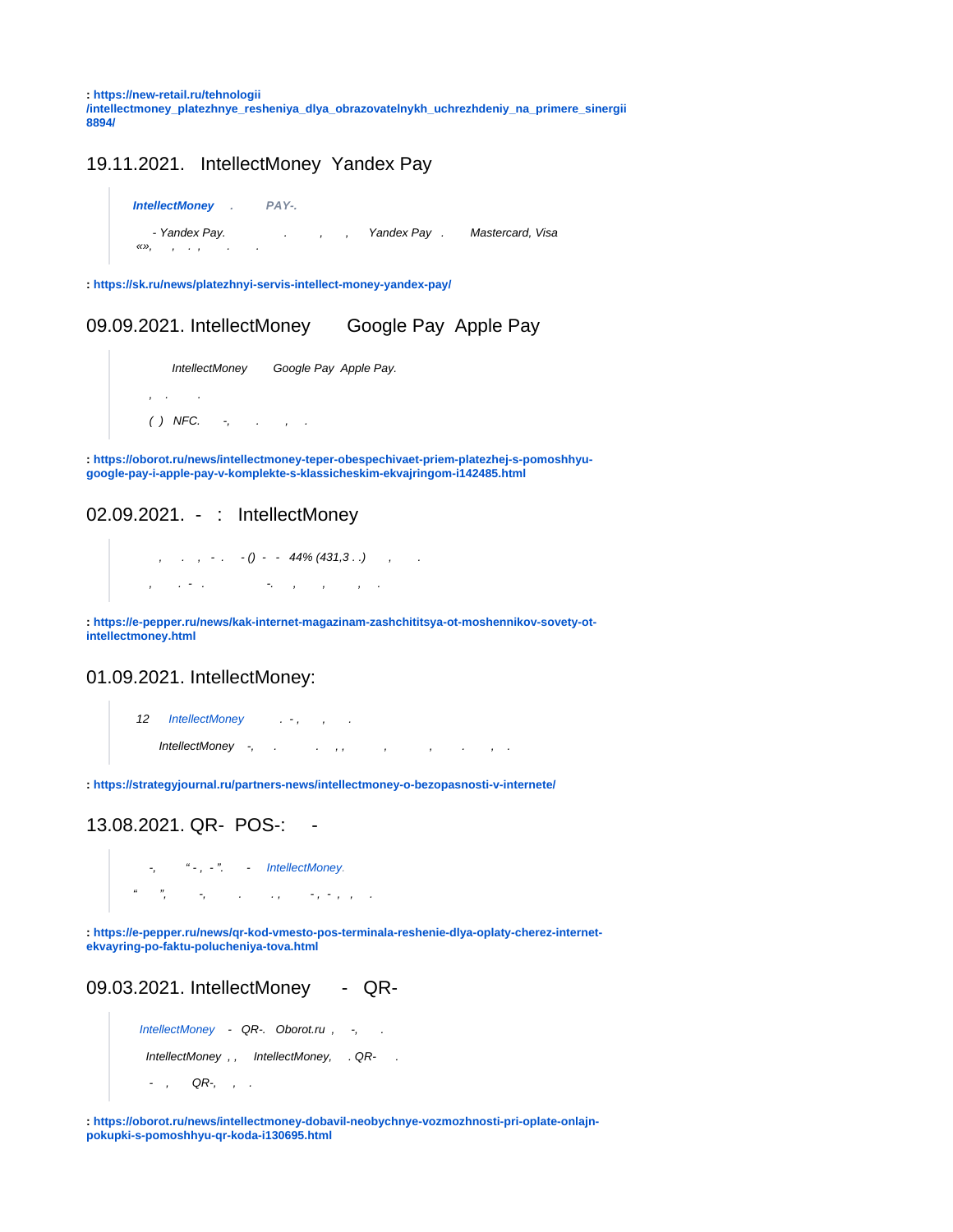#### 03.12.2020. IntellectMoney

2020 IntellectMoney \_\_\_. , 1 2020 . , , . IntellectMoney . IntellectMoney . , . 20 : , Masterpass, Apple Pay, Google Pay, WebMoney, Qiwi . , .

**: [https://new-retail.ru/novosti/retail](https://new-retail.ru/novosti/retail/platyezhnyy_servis_intellectmoney_pomogaet_samozanyatym_poluchat_dengi_ot_svoikh_klientov6479/)**

**[/platyezhnyy\\_servis\\_intellectmoney\\_pomogaet\\_samozanyatym\\_poluchat\\_dengi\\_ot\\_svoikh\\_klient](https://new-retail.ru/novosti/retail/platyezhnyy_servis_intellectmoney_pomogaet_samozanyatym_poluchat_dengi_ot_svoikh_klientov6479/) [ov6479/](https://new-retail.ru/novosti/retail/platyezhnyy_servis_intellectmoney_pomogaet_samozanyatym_poluchat_dengi_ot_svoikh_klientov6479/)**

**: [https://www.shopolog.ru/news/platezhnyy-servis-intellectmoney-pomogaet-samozanyatym](https://www.shopolog.ru/news/platezhnyy-servis-intellectmoney-pomogaet-samozanyatym-poluchat-den-gi-ot/)[poluchat-den-gi-ot/](https://www.shopolog.ru/news/platezhnyy-servis-intellectmoney-pomogaet-samozanyatym-poluchat-den-gi-ot/)**

#### <span id="page-2-0"></span>30.03.2017. IntellectMoney .



**:<http://moneynews.ru/news/e-commerce/108342/>**

<span id="page-2-1"></span>03.02.2017. IntellectMoney, -.

```
IntellectMoney « «» , 54 -. IntellectMoney « », IntellectMoney 
 .
" - ... : ... , 1 2017., IntellectMoney , 54".IntellectMoney . 
, .: « 54- , . 100% - . , - , , .. . , , , ..
 , , , ».
, , , , , , , CMS -.
 IntellectMoney, , - .
  -, 54fz@intellectmoney.ru.
```
**:<https://oborot.ru/news/platezhi-cherez-novye-onlajn-kassy-uzhe-idut-i79665.html>**

# 03.06.2016. IntellectMoney Markswebb Rank & Report.

```
 - Internet Acquiring Rank 2016, Markswebb Rank & Report, 
IntellectMoney !
Markswebb Rank & Report - - . Markswebb Rank & Report. -
, \qquad,
```
**:<http://markswebb.ru/e-finance/internet-acquiring-rank-2016/>**

<span id="page-2-2"></span>03.12.2015. IntellectMoney.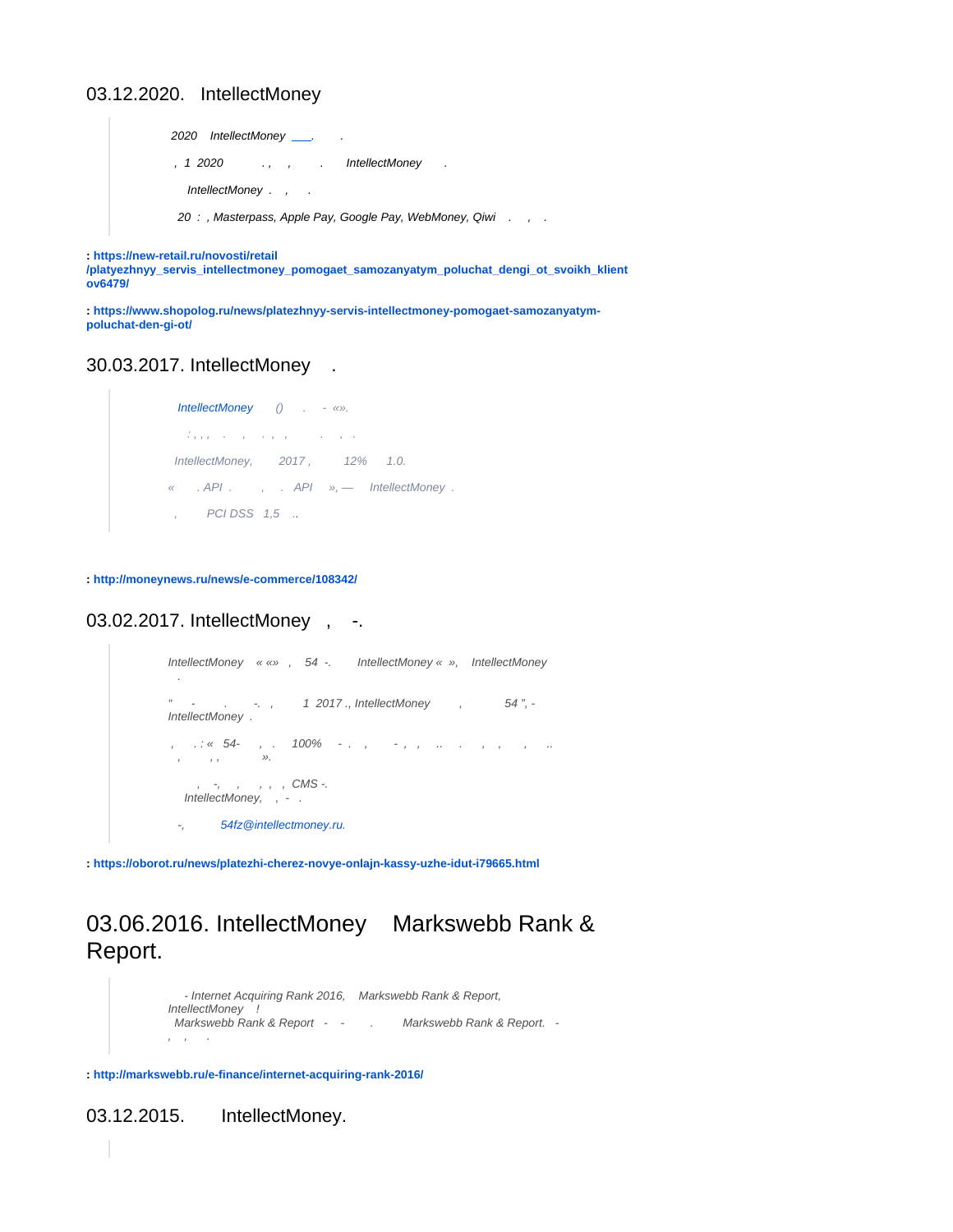```
 IntellectMoney – « IntellectMoney». 
: IntellectMoney, Payonline -, , QIWI, (,, Western
Union, , , , ). IntellectMoney , , . 1 2015.
     https://bezbanka.ru/register/, ., / .
      , , , . IntellectMoney .
, IntellectMoney , . IntellectMoney, .
\mathcal{L}_\text{max} and \mathcal{L}_\text{max} and \mathcal{L}_\text{max} and \mathcal{L}_\text{max} and \mathcal{L}_\text{max} and \mathcal{L}_\text{max}\overline{\phantom{a}}IntellectMoney — , - 6 . IntellectMoney 6 000 17 . 
IntellectMoney --- . IntellectMoney PCIDSS. 50000, ,
    .
:
IntellectMoney ( «»)
www.intellectmoney.ru
info@intellectmoney.ru
partner@intellectmoney.ru
-(\text{bezbanka}.\text{ru}) - \dots . \qquad \qquad . \qquad - \dots:
 ( « »)
www.bezbanka.ru
info@bezbanka.ru
```
**:<http://moneynews.ru/news/104786/>**

## <span id="page-3-0"></span>29.12.2014. IntellectMoney – P2P-!

 P2P- -.  $\cdot$  :  $\cdot$  ,  $\cdot$  . , , , 3D-Secure.

**:<https://p2p.intellectmoney.ru/>**

## <span id="page-3-1"></span>04.07.2013. " ".

23 - «». IntellectMoney . , , . - [www.payments-meet.ru](http://www.payments-meet.ru/)

**: [www.payments-meet.ru](http://www.payments-meet.ru/)**

<span id="page-3-2"></span>29.03.2012. " " - "" IntellectMoney.

- IntellectMoney -- «» « » Visa – RURU – -. « IntellectMoney  $x \times y - z$ , ., IntellectMoney  $x \times y - z$ ,  $y \times z$ , ... -, , . «IntellectMoney/ «» « », \*100\*21#, «» SMS «» 0780 SMS . 3 () . CVV2 , , \*100\*22#, «» SMS «» 0780. CVV2 .  $\langle \langle \rangle \rangle$  1. . .

**: [.](http://lf.rbc.ru/news/card/2012/03/29/205074.shtml)** 

#### <span id="page-3-3"></span>02.02.2012. IntellectMoney MarketPlace 1-.

```
 2 2012 . IntellectMoney CMS- 1- MarketPlace.
  - 1- MarketPlace IntellectMoney 50, ,,, (-),, SMS- ..,
IntellectMoney -.
 IntellectMoney 1- - MarketPlace IntellectMoney.
```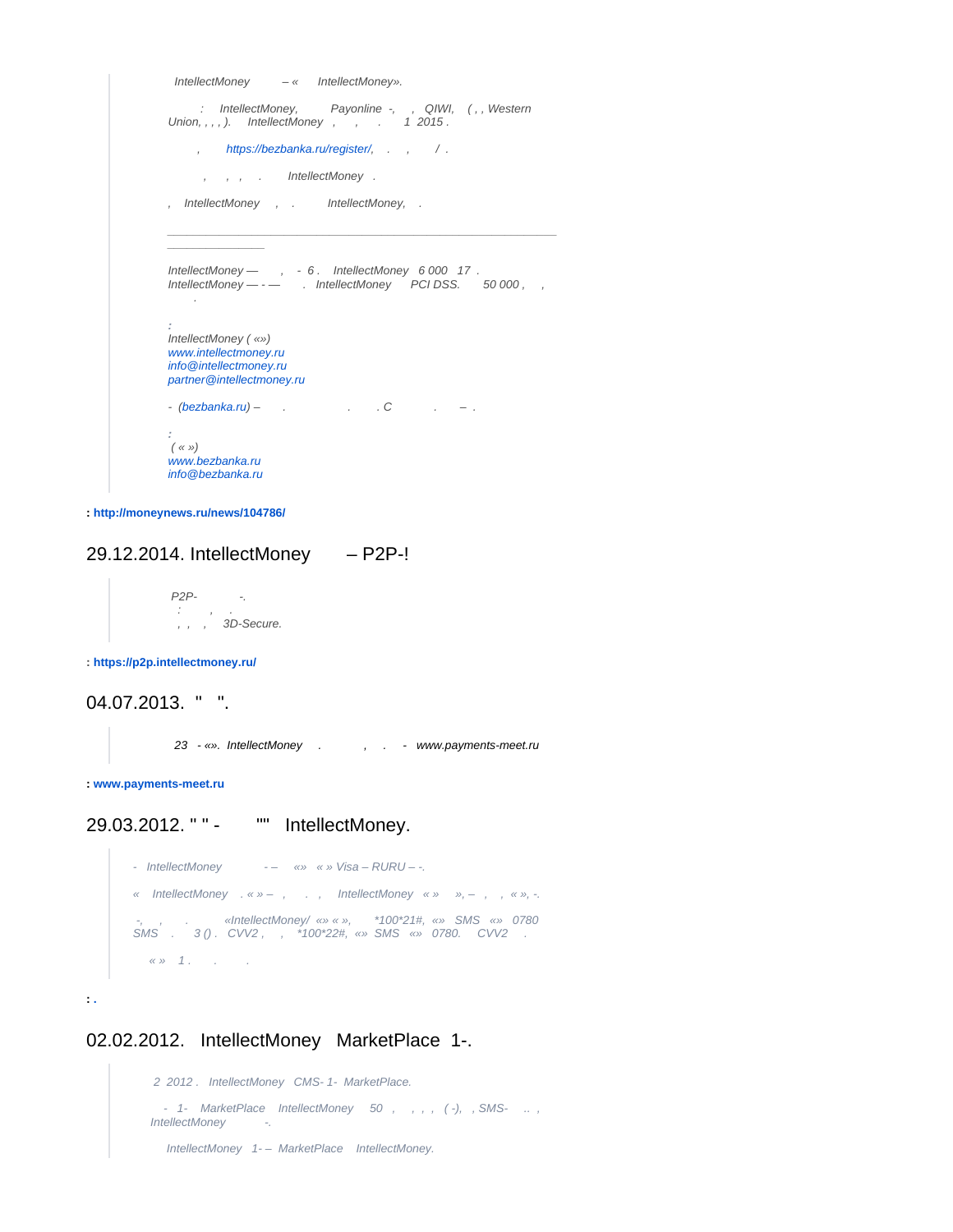**:<http://www.e-pepper.ru/forum/thread1208.html>**

#### <span id="page-4-0"></span>10.09.2010. IntellectMoney: , .

```
iPhone/iPod touch/iPad — IntellectMoney — , witch and y
IntellectMoney, .
    , .
IntellectMoney, IP-, , , , . IntellectMoney 750, .
 , .
  -, . iPhone . (), , . IntellectMoney, .
 .
   IntelectMoney. iPhone (, Safari)., , , , .
  \hat{\mathbf{y}} .
 , . , IntellectMoney , , . , .
IntellectMoney . , . . .
 iPhone IntellectMoney iTunes App Store, , . - - iPhone OS 3.1.3 .
    . , . , .
- , , , ., . Safari , , , .
, iOS. iPhone - , .
```
**:<http://moneynews.ru/AuthorsArticle/14266/>**

 **: [AppStore](http://itunes.apple.com/us/app/intellectmoney/id387690926?mt=8)**

## <span id="page-4-1"></span>14.04.2010. IntellectMoney: .



**:<http://moneynews.ru/News/13678/>**

## <span id="page-4-2"></span>22.12.2009. IntellectMoney .

```
- IntellectMoney . , . .
 IntellectMoney , « — , , . , - : " " jar- jad-, , . , . -
, \qquad \qquad -, IntellectMoney (5% 50%). (e-mail) . , . .
« IntellectMoney , -, -, 750 - , , , , \ldots - , , , IntellectMoney. — ».
  IntellectMoney , . 50 , . . 30–40 .
```
<span id="page-4-3"></span>**:<http://moneynews.ru/News/13205/>**